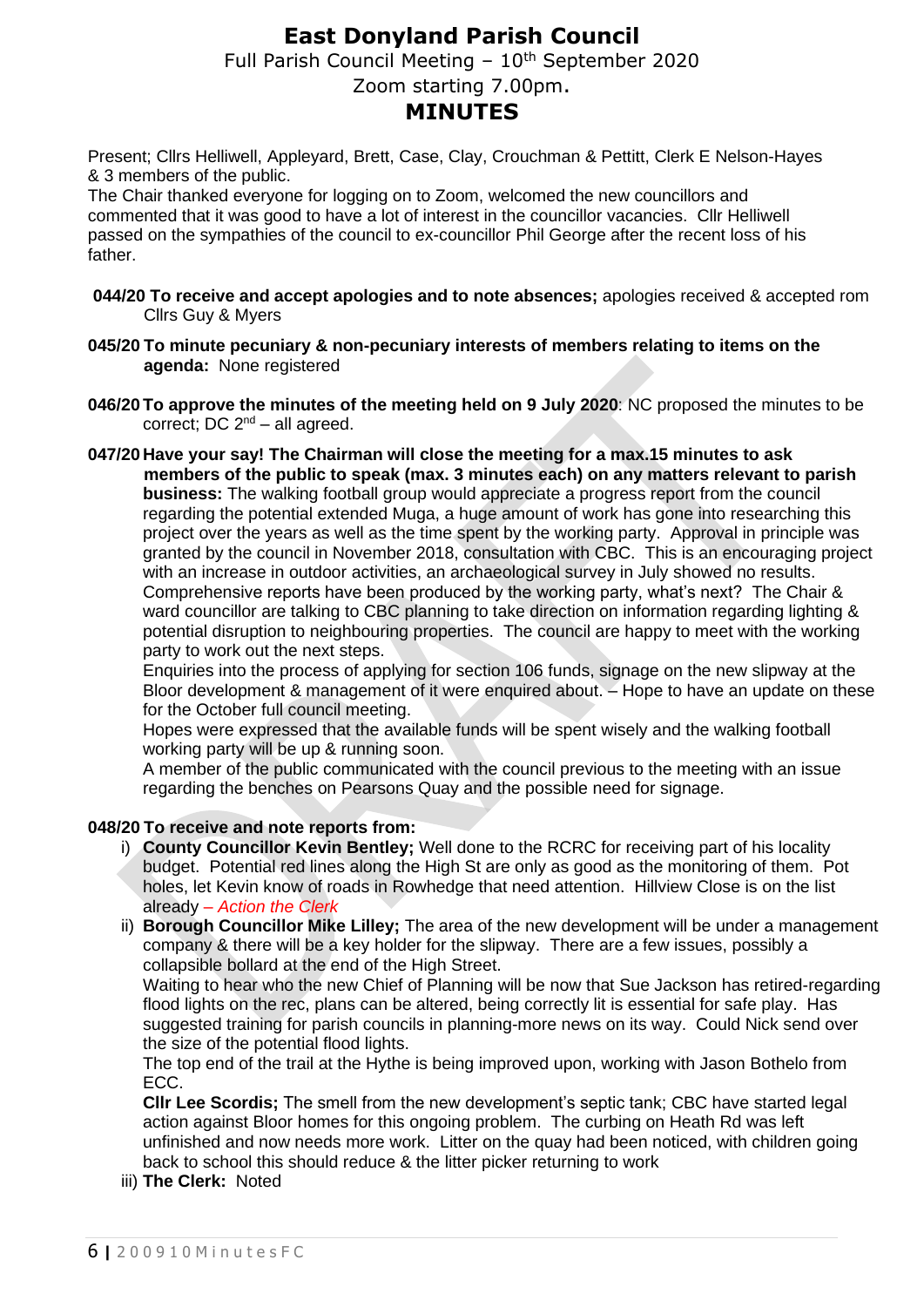## **East Donyland Parish Council** Full Parish Council Meeting  $-10<sup>th</sup>$  September 2020 Zoom starting 7.00pm. **MINUTES**

 **049/20To agree the payments list already checked by Cllrs Appleyard & Heliwell***:* NC proposed & DC 2nd the payments to be correct – agreed *– Action the Clerk*

**050/20 To update the council on plans to improve the burial ground.** The gate has been rebuilt by Fabian, new gate posts are needed which will incur a further expenditure and will be completed in 4-6 weeks time. The chevron will be reset. The volunteer team will hopefully take on the tasks for clearing the perimeter borders & brambles especially in the old burial ground. The old fence will be removed. A spruce of the burial shelter will be done also. Cllr Guy will coordinate with the volunteers*. – Action TG & the Clerk*

- **051/20 To discuss safety issues and replacement signage on the quaysides;** \*Internet connection cut for Cllr Helliwell who led on this agenda point\* Coherant signage is need along the quays after a busy summer on the River including swimmers, tying up the signage with what is already in place, no repetition of instructions and highlighted dangers are needed. To be referred to the maintenance committee meeting in October *– Action RH, JB & the Clerk*
- **052/20 To discuss how we can support users of the mobile library;** The mobile library buses have a fleet cut from 9 to 2 with frequent breakdowns of the vehicles. Slight reluctance to promote and push this service in this uncertain climate, due tp COVID-19, Rowhedge is a popular location, seating for the elderly would be ideal especially if the bus is going to be late along the grass edge next to the playground, behind the barrier for safety. Posters will be put up with all the relevant information on, once received with updates on facebook & the Friday catch up and the website. AA proposal &  $2<sup>nd</sup>$  by NC to spend up to £700 for the purchase and installation of a bench – all agreed. *– Action the Clerk*
- **053/20 To review and approve the expenditure to cover Christmas lighting on the quayside**; Everyone in agreement that the lights bring cheer during the winter months and the village looks festive and would like to continue this if possible. RH proposed an expenditure of £600 for 3 lights and installation. NC 2 nd – agreed*.-Action the Clerk*
- **054/20To deal with matters arising from the previous Council minutes not dealt with elsewhere in this agenda (***refer attached Action List)***:** Noted. Signage along the quayside which would be more succinct and dog fouling signs to be erected.
- **054/20 To discuss planning applications and note decision papers as listed (***refer attached***):** Planning application 201617 44 Albion Street, work on trees; RH proposed no comment-all agreed.

*The Chairman thanked everyone for attending* 

#### **The meeting closed at 7.55pm.**

Agreed as a true record.

| $1.91$ cod do a trao robord. |  |
|------------------------------|--|
|                              |  |
| Chairman                     |  |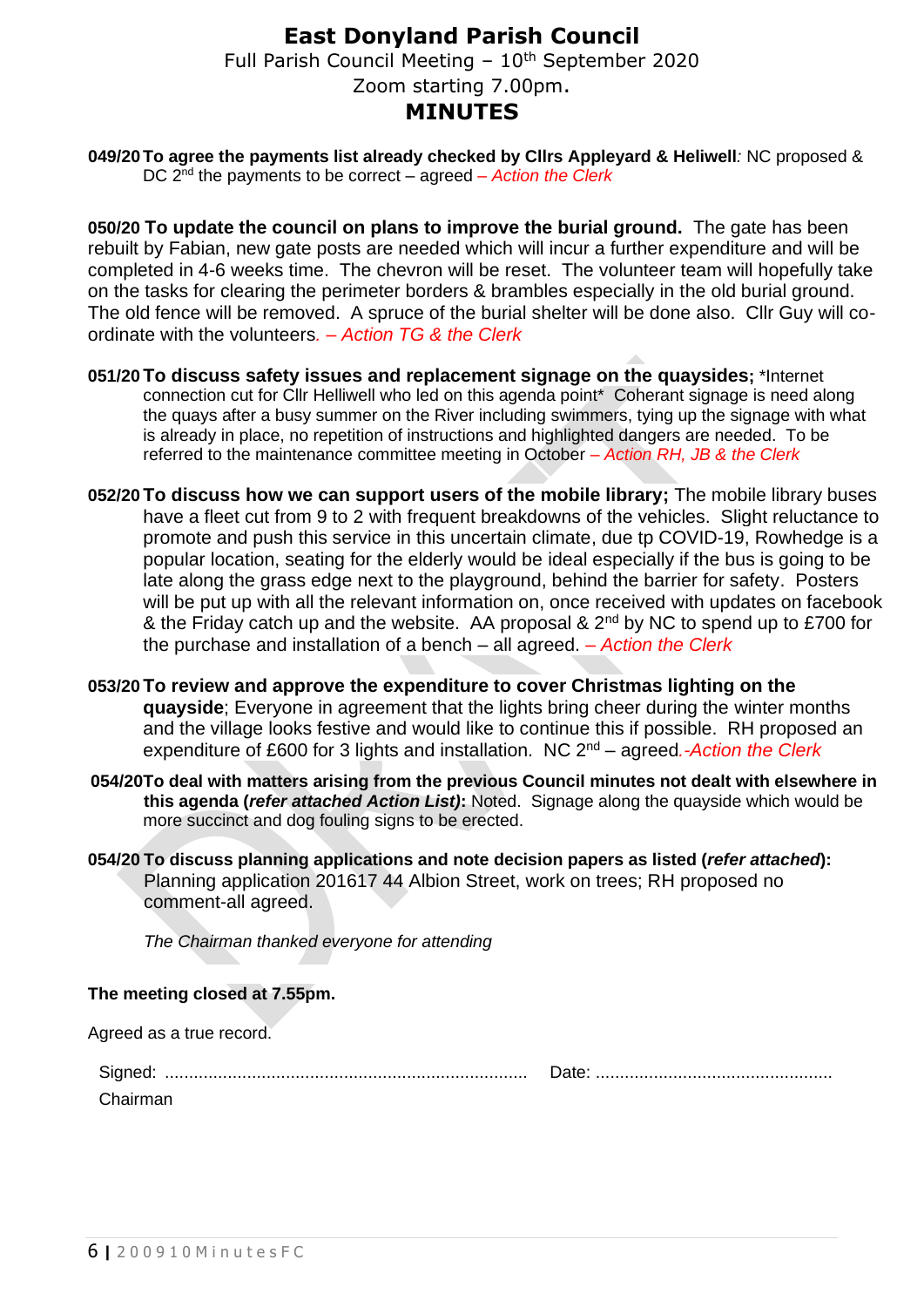# **East Donyland Parish Council**

Full Parish Council Meeting  $-10<sup>th</sup>$  September 2020 Zoom starting 7.00pm. **MINUTES**

### Parish Report from County Councillor Kevin Bentley

### **Garden Waste Charges**

I am pleased to say that plans to introduce Garden Waste charges have been halted. The Cabinet of CBC accepted the recommendations of the Scrutiny Panel (which I have the privilege to Chair) this week to pause the proposed charges and to set up an all-party Task and Finish Group to look at Waste services in the future and that all Borough Councillors will be consulted on any changes proposed in their Wards.

## **Colchester High Street Paving to be fixed**

Night work to repair and improve the paving slabs in the High Street will start on 20th July, thanks to some clever installation of broadband upgrades by Colchester Borough Council. More Colchester businesses and homes are getting ultrafast broadband, thanks to a £3.5 million ultrafast broadband project being implemented by Colchester Borough Council and its wholly owned company, Colchester Amphora Trading Ltd, using funding from the Department of Culture, Media and Sport. A smarter way of installing the necessary extra capacity has been found, which meant digging up less of the road and pavement in the High Street. Work there is now complete, so contractors Henderson and Taylor can begin work from Monday 20th to replace and re-grout and seal slabs on the pavements. Essex Highway is managing the work, which will take about 12 weeks, funded by a partnership of Essex County Council and Colchester Borough Council. The repair works will be done at night, from 7pm to 6am, in sections, moving quickly along the street.

## **'Safer, Greener, Healthier' town centre streets**

Health experts and leading cycling and walking campaigners have welcomed ambitious plans to make Colchester town centre streets safer, greener and healthier. Responding directly to the current COVID 19 pandemic the plans allow people to self-distance and still travel safely by creating new lanes for cycling and walking in Colchester. The project ensures areas of the Town Centre with some of the highest footfall are safe and healthy places to move through, following the easing of lockdown restrictions and the re-opening of shops and businesses. Essex County Council and Colchester Borough Council have taken their lead from many hundreds of people who have been cycling and walking more on short distances. As a result, teams from the two councils have been working together to design and implement one of the first projects to make town centre public spaces safer for people. Called 'Safer, Greener, Healthier', the schemes aim to provide bigger, safer spaces for city centre shoppers, residents, workers and visitors to be able to social distance. 20mph limits, temporary barriers and signs providing shared spaces will be introduced on the High Street, Queen Steet/St Botolph's, Head Street, St Johns Street and other town centre roads. A monitoring group has been set up to adjust these measures as necessary to assist residents and businesses.

## **Locality Budgets**

6 **|** 2 0 0 9 1 0 M i n u t e s F C To remind everyone that I have access to two Locality Budgets. One from CBC which is £2,000 per councillor and for those Parishes where I am the Borough Councillor I pool this